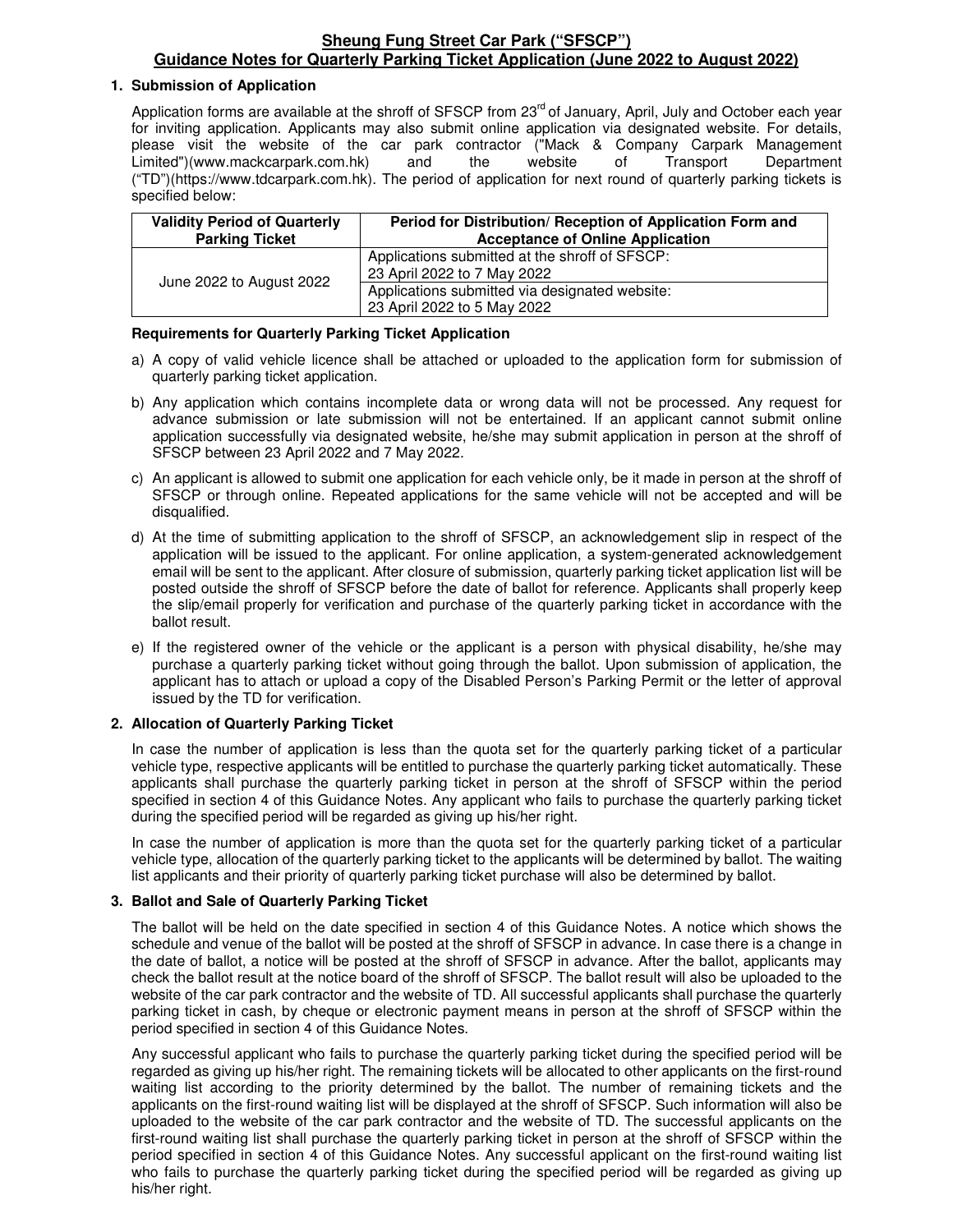After allocation of the remaining quarterly parking tickets to eligible applicants on the first-round waiting list, the remaining tickets, if any, will be allocated to other applicants on the second-round waiting list according to the priority determined by the ballot. The number of remaining tickets and the applicants on the second-round waiting list will be displayed at the shroff of SFSCP. Such information will also be uploaded to the website of the car park contractor and the website of TD. The successful applicants on the second-round waiting list shall purchase the quarterly parking ticket in person at the shroff of SFSCP within the period specified in section 4 of this Guidance Notes. Any successful applicant on the second-round waiting list who fails to purchase the quarterly parking ticket during the specified period will be regarded as giving up his/her right.

After allocation of the remaining quarterly parking tickets to eligible applicants on the second-round waiting list, if there are remaining tickets and eligible applicants on the waiting list, the car park staff will notify the applicants according to the priority determined by the ballot for them to purchase. If the waiting list is fully consumed, the remaining tickets will be open for sale at the shroff of SFSCP on a first-come-first-served basis.

At the time of quarterly parking ticket purchase, all successful applicants / waiting list applicants are required to present the acknowledgement slip (for those who submit the application in person at the shroff) or the system-generated acknowledgement email (for those who submit the application via designated website). Any applicant who is not able to purchase the quarterly parking ticket in person may authorise a representative to purchase the ticket for him/her. The authorised person must present the original of the acknowledgement slip or the printout of the acknowledgement email upon purchase of the quarterly parking ticket for identification purpose.

The handling procedures for the refund request of quarterly parking ticket is as follows:

| <b>Ticket Effective</b><br><b>Period</b>                                                                          | Time of Receiving Refund Request and Amount of Refund #^ |                       |                       |                |
|-------------------------------------------------------------------------------------------------------------------|----------------------------------------------------------|-----------------------|-----------------------|----------------|
| June 2022                                                                                                         | Before 1 June                                            | 1 to 30June           | 1 to 31 July          | 1 to 31 August |
| to                                                                                                                | Full refund                                              | Two-thirds of         | One-third of          | Refund not     |
| August 2022                                                                                                       |                                                          | original ticket price | original ticket price | entertained    |
| $\pm$ if the request for refund is constant the eriginal holder of the quarterly parking tighet is required to be |                                                          |                       |                       |                |

# If the request for refund is accepted, the original holder of the quarterly parking ticket is required to pay an administrative fee of HK\$100.

^ Any quarterly parking ticket returned on or after 1 June 2022will not be resold.

## **4. Dates of Application Results Announcement and Purchase of Quarterly Parking Ticket**

In case the number of application is less than the quota set for the quarterly parking ticket of a particular vehicle type, ballot will not be required. The applicants shall purchase the quarterly parking ticket in person at the shroff of SFSCP between 14 May 2022 and 18 May 2022.

In case the number of application is more than the quota set for the quarterly parking ticket of a particular vehicle type, the ballot for allocation of the quarterly parking ticket and the ticket sale will be arranged according to the schedule below:

| <b>Ballot</b>                                                           | 13 May 2022    |
|-------------------------------------------------------------------------|----------------|
| Announcement of ballot result                                           | 14 May 2022    |
| Successful applicants to purchase quarterly parking ticket in person at | 14 May 2022 to |
| the shroff of SFSCP                                                     | 18 May 2022    |
| Announcement of first round waiting list and eligible applicants to     | 19 May 2022 to |
| purchase quarterly parking ticket in person at the shroff of SFSCP      | 21 May 2022    |
| Announcement of second round waiting list and eligible applicants to    | 22 May 2022 to |
| purchase quarterly parking ticket in person at the shroff of SFSCP      | 24 May 2022    |

### **5. Use of Quarterly Parking Ticket**

The quarterly parking ticket is non-transferable and solely for the use by the vehicle specified in the application form. In case the quarterly parking ticket is used by other non-registered vehicle, the quarterly parking ticket will be revoked without refund. Use of quarterly parking ticket is subject to the terms and conditions listed out in "Notice to Quarterly Parking Ticket Patron" and the "Conditions of Parking and Use" displayed in the carpark.

### **6. Prevention of Bribery**

Any attempt to offer advantage (as defined in the Prevention of Bribery Ordinance ("POBO") (Chapter 201 of the Laws of Hong Kong)) to any Government officer or staff of the carpark contractor with a view to influencing the outcome of this application constitutes an offence under the POBO and renders the application invalid. The case will be reported to the Independent Commission Against Corruption ("ICAC").Any quarterly parking ticket issued will be revoked and the person will be liable for all losses and expenses incurred by the Government as a result of the offence. You should report to the ICAC (Telephone No.: 2526-6366) if any person solicits an advantage from you in relation to this application.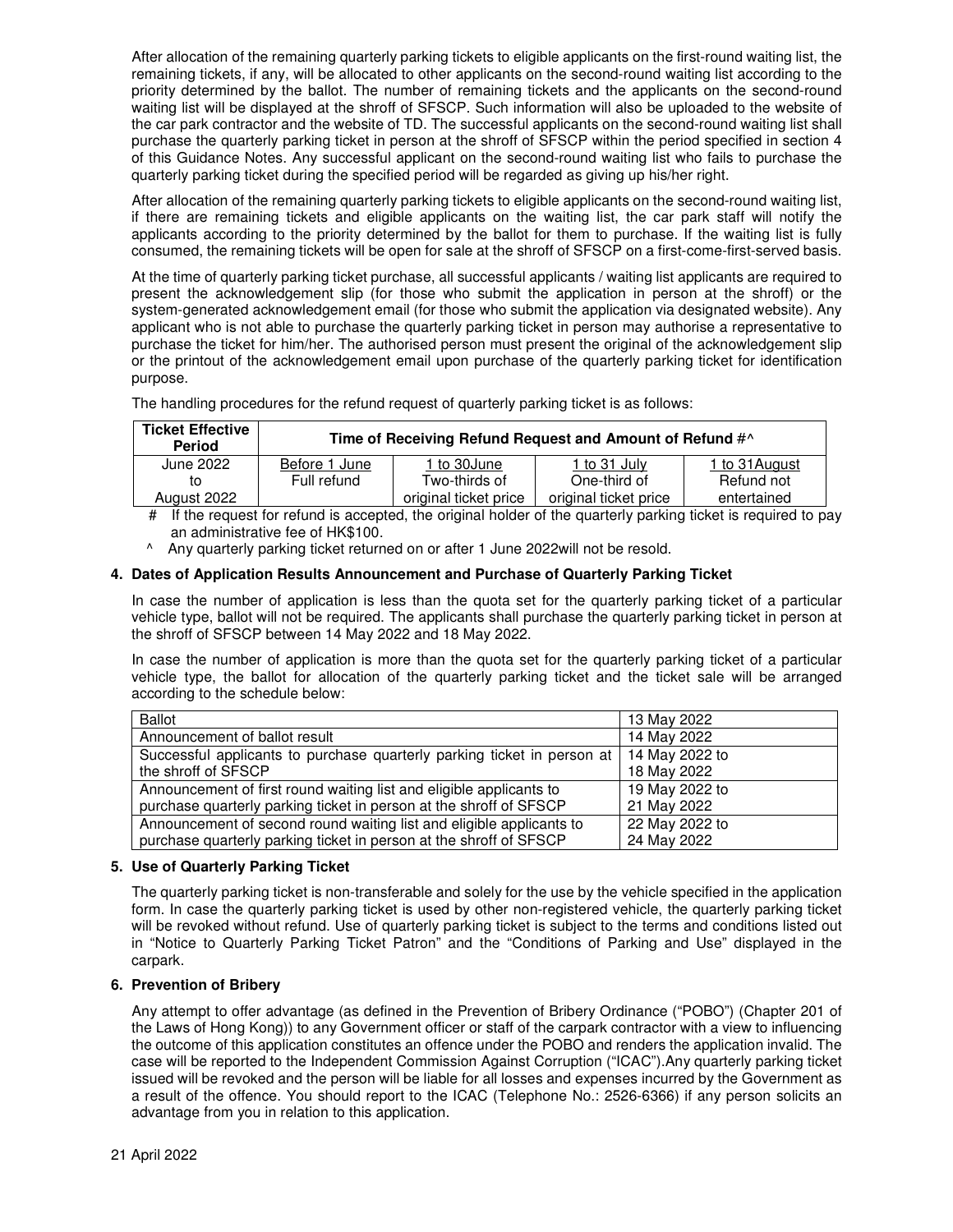# 雙鳳街停車場 申請泊車季票說明書(2022 年 6 月 至 2022 年 8 月)

## **1.** 提交申請

申請表會於每年1月、4月、7月及10月的23日開始於雙鳳街停車場繳費處派發及接受申請。 申請人亦可經指定網頁以電子方式提交泊車季票申請,詳情請瀏覽停車場營辦商(即「敏記 停 車 場 管 理 有 限 公 司 」 ) 的 網 頁 (www.mackcarpark.com.hk) 及 運 輸 署 的 網 頁 (https://www.tdcarpark.com.hk)。下一次泊車季票的申請日期如下:

| 泊車季票有效期    | 派發/接受申請表格,以及接受電子申請的日期                 |
|------------|---------------------------------------|
| 2022年6月至   | 於雙鳳街停車場繳費處提交:2022 年 4 月 23 日至 5 月 7 日 |
| 2022 年 8 月 | 經指定網頁提交:2022年4月23日至5月5日               |

#### 申請購買泊車季票的條件

- a) 於提交申請泊車季票時,須同時提交或上載有效的「車輛牌照」(即「行車證」)影印本。
- b) 任何資料不全或資料錯誤的申請將不獲受理。提早提交或逾期提交申請的要求亦將不獲受 理。申請人如未能經指定網頁成功提交電子申請,可於2022年4月23日至5月7日期間, 親身前往雙鳳街停車場繳費處提交申請。
- c) 不論親身於雙鳳街停車場繳費處還是透過電子形式提交申請,申請人只可以為每部車輛提 交⼀份申請,重複提交的申請將不獲受理並予以取消。
- d) 申請人於雙鳳街停車場繳費處提交申請時,將會獲發一張申請確認回條。申請人透過電子 形式提交申請,將會收到由系統發出的確認電郵。截止申請後,泊車季票申請名單將於抽 籤日期之前展示於雙鳳街停車場繳費處供參考。申請人須妥為保存該回條 / 電郵, 以作核 實及中籤後辦理泊車季票購買手續之用。
- e) 如車輛登記車主或申請人為肢體殘疾人士,他/她可以購買泊車季票而無須進行抽籤。在 提交申請時,申請人須提交或上載由運輸署發出的「傷殘人士泊車許可證」或「批准信」 的影印本,以作核實之用。

# **2.** 泊車季票的分配

如申請購買泊車季票的數目比車輛類別的泊車季票配額為少,申請人將會自動獲得購買該車 輛類別泊車季票的權利,申請人須於本說明書第4部分所列的日期內,前往雙鳳街停車場繳費 處購買泊車季票。如申請人沒有在指定期間購買泊車季票,將被視作自動放棄購買泊車季票。

如申請購買泊車季票的數目比車輛類別的泊車季票配額為多,該車輛類別的泊車季票將會以 抽籤方式分配予申請人,並會以抽籤方式抽出候補申請人和決定其獲補購泊車季票的先後次 序。

# **3.** 抽籤安排及發售泊車季票

抽籤會於本說明書第4部分所列的日期進行,列有抽籤時間和地點的通告會預先張貼在雙鳳街 停車場繳費處。如抽籤日期有所改動,有關的通告亦會預先張貼在雙鳳街停車場繳費處。抽 籤結束後,申請人可於雙鳳街停車場繳費處的佈告板查閱抽籤結果。抽籤結果亦會上載至停 車場營辦商的網頁及運輸署的網頁。成功申請人須於本說明書第4部分所列的日期內,前往雙 鳳街停車場繳費處以現金、支票或使用電子繳費購買泊車季票。

如成功申請人沒有在指定期間購買泊車季票,將被視作自動放棄購買泊車季票,剩餘的泊車 季票將按抽籤次序分配予第一輪候補申請人。剩餘泊車季票的數量以及第一輪候補申請人的 名單會於雙鳳街停車場繳費,停車場營辦商的網頁及運輸署的網頁公布。成功的第一輪候 補申請人須於本說明書第4部分所列的日期內,前往雙鳳街停車場繳費處購買泊車季票。如第 一輪候補申請人沒有在指定期間購買泊車季票,將被視作自動放棄購買泊車季票。 經過分配剩餘的泊車季票予第一輪候補申請人後,如仍有剩餘泊車季票,將按抽籤次序分配 予第二輪候補申請人。剩餘泊車季票的數量以及第二輪候補申請人的名單會於雙鳳街停車場